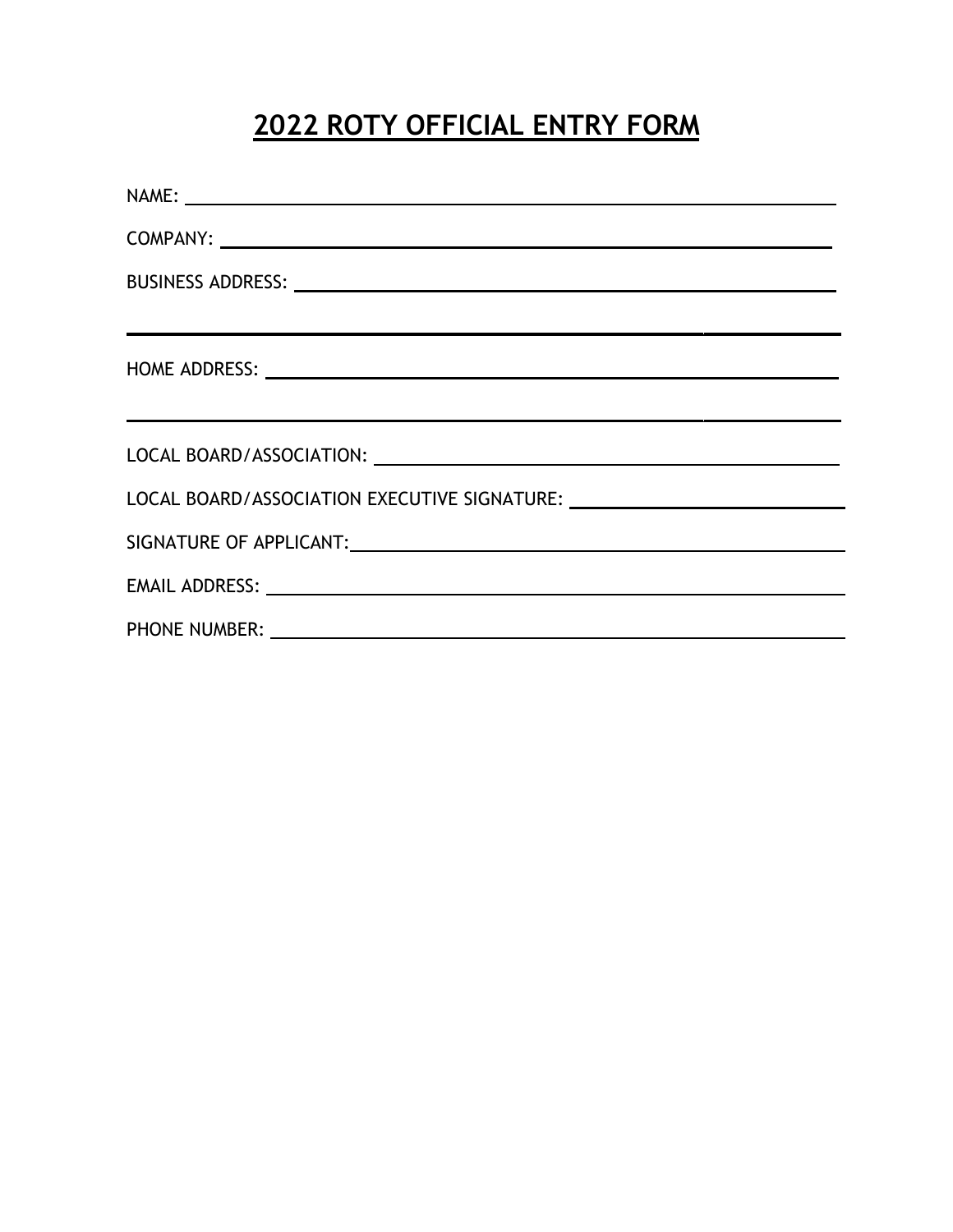## **CATEGORY 1 - LOCAL BOARD/ASSOCIATION ACTIVITY (20 points)**

*List participation on local board/association committees; offices held; special assignments; membership and offices held in local chapters of institutes, societies, and councils. Does not include non-NAR recognized affiliate, designations, or taskforces.*

| A. CHAIRMANSHIP on Local Board/Association Committees, PAGs and Task Forces<br>List all committees, PAGs and Task Forces chaired and year of service |           |                                  |
|------------------------------------------------------------------------------------------------------------------------------------------------------|-----------|----------------------------------|
|                                                                                                                                                      | Date/Year | <b>Committee/ PAG/Task Force</b> |
|                                                                                                                                                      |           |                                  |
|                                                                                                                                                      |           |                                  |
|                                                                                                                                                      |           |                                  |
|                                                                                                                                                      |           |                                  |
|                                                                                                                                                      |           |                                  |
|                                                                                                                                                      |           |                                  |
|                                                                                                                                                      |           |                                  |
|                                                                                                                                                      |           |                                  |
|                                                                                                                                                      |           |                                  |
|                                                                                                                                                      |           |                                  |

| B. MEMBERSHIP on Local Board/Association Committees, PAGs and Task Forces<br>List all committees, PAG and Task Force service, years of service; including Board of Directors. |           |                                  |
|-------------------------------------------------------------------------------------------------------------------------------------------------------------------------------|-----------|----------------------------------|
|                                                                                                                                                                               | Date/Year | <b>Committee/ PAG/Task Force</b> |
|                                                                                                                                                                               |           |                                  |
|                                                                                                                                                                               |           |                                  |
|                                                                                                                                                                               |           |                                  |
|                                                                                                                                                                               |           |                                  |
|                                                                                                                                                                               |           |                                  |
|                                                                                                                                                                               |           |                                  |
|                                                                                                                                                                               |           |                                  |
|                                                                                                                                                                               |           |                                  |
|                                                                                                                                                                               |           |                                  |
|                                                                                                                                                                               |           |                                  |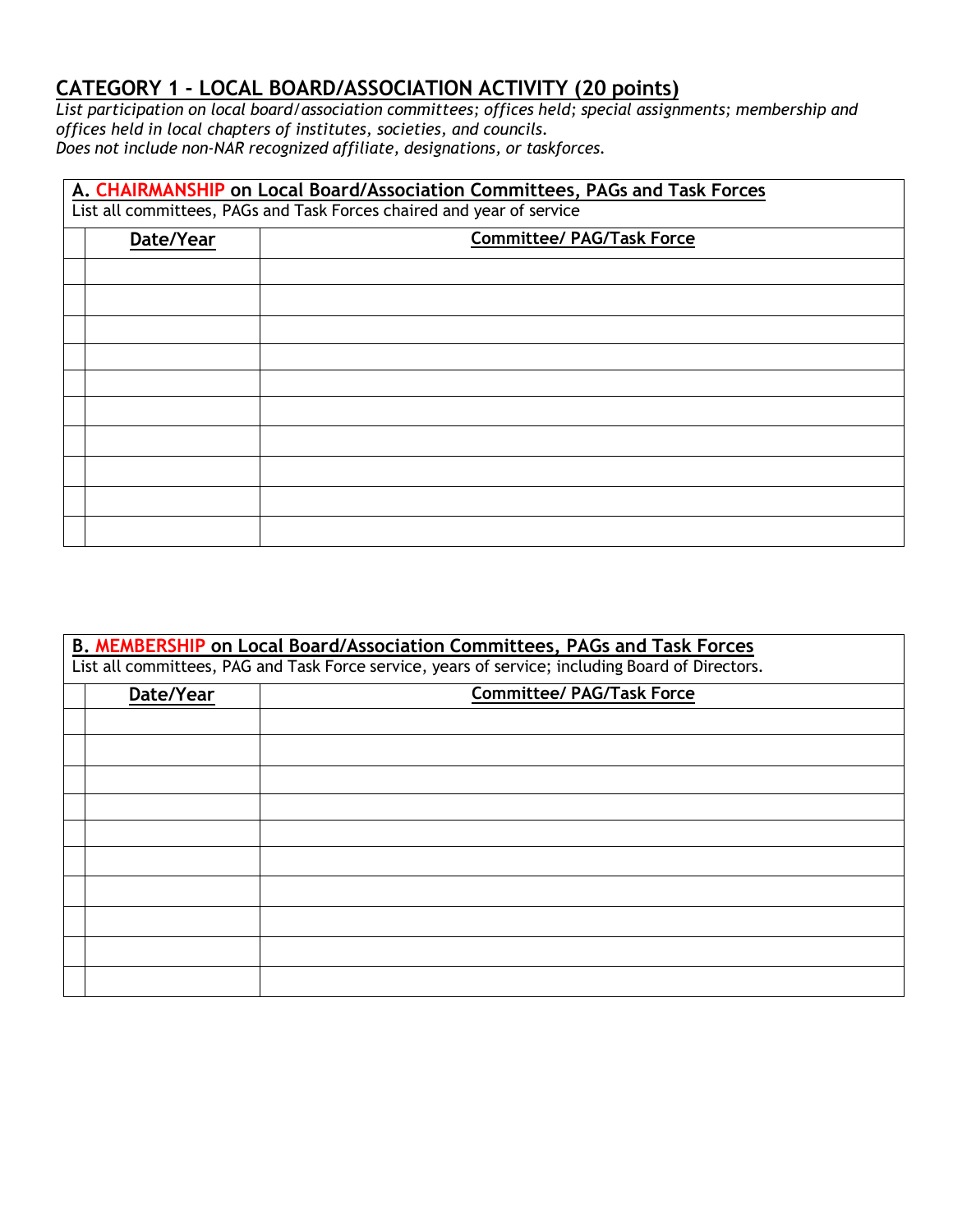#### **CATEGORY 2 – Maryland REALTORS***®* **ASSOCIATION ACTIVITIES (40 points)**

*Committee, Task Force and Presidential Advisory Group (PAG) service to Maryland REALTORS® attendance at Maryland REALTORS® functions; Leadership Academy, and conferences.*

| A. CHAIRMANSHIP on Maryland REALTORS® Committees, PAGs and Task Forces                                                                          |                                 |  |  |
|-------------------------------------------------------------------------------------------------------------------------------------------------|---------------------------------|--|--|
| List all Committees, PAG, Task Force service, years of service; please include state association offices<br>held; including Board of Directors. |                                 |  |  |
| Date/Year                                                                                                                                       | <b>Committee/PAG/Task Force</b> |  |  |
|                                                                                                                                                 |                                 |  |  |
|                                                                                                                                                 |                                 |  |  |
|                                                                                                                                                 |                                 |  |  |
|                                                                                                                                                 |                                 |  |  |
|                                                                                                                                                 |                                 |  |  |
|                                                                                                                                                 |                                 |  |  |
|                                                                                                                                                 |                                 |  |  |
|                                                                                                                                                 |                                 |  |  |
|                                                                                                                                                 |                                 |  |  |
|                                                                                                                                                 |                                 |  |  |

| B. MEMBERSHIP on Maryland REALTORS® Committees, PAGs or Task Forces<br>List all Committees, PAG, Task Force service, years of service |           |                                 |
|---------------------------------------------------------------------------------------------------------------------------------------|-----------|---------------------------------|
|                                                                                                                                       | Date/Year | <b>Committee/PAG/Task Force</b> |
|                                                                                                                                       |           |                                 |
|                                                                                                                                       |           |                                 |
|                                                                                                                                       |           |                                 |
|                                                                                                                                       |           |                                 |
|                                                                                                                                       |           |                                 |
|                                                                                                                                       |           |                                 |
|                                                                                                                                       |           |                                 |
|                                                                                                                                       |           |                                 |
|                                                                                                                                       |           |                                 |
|                                                                                                                                       |           |                                 |

| C. Attended Maryland REALTORS® Annual Conferences |                                     |  |  |
|---------------------------------------------------|-------------------------------------|--|--|
|                                                   | List years attended, 1 pt. per year |  |  |
|                                                   | <b>Years</b>                        |  |  |
|                                                   |                                     |  |  |
|                                                   |                                     |  |  |
|                                                   |                                     |  |  |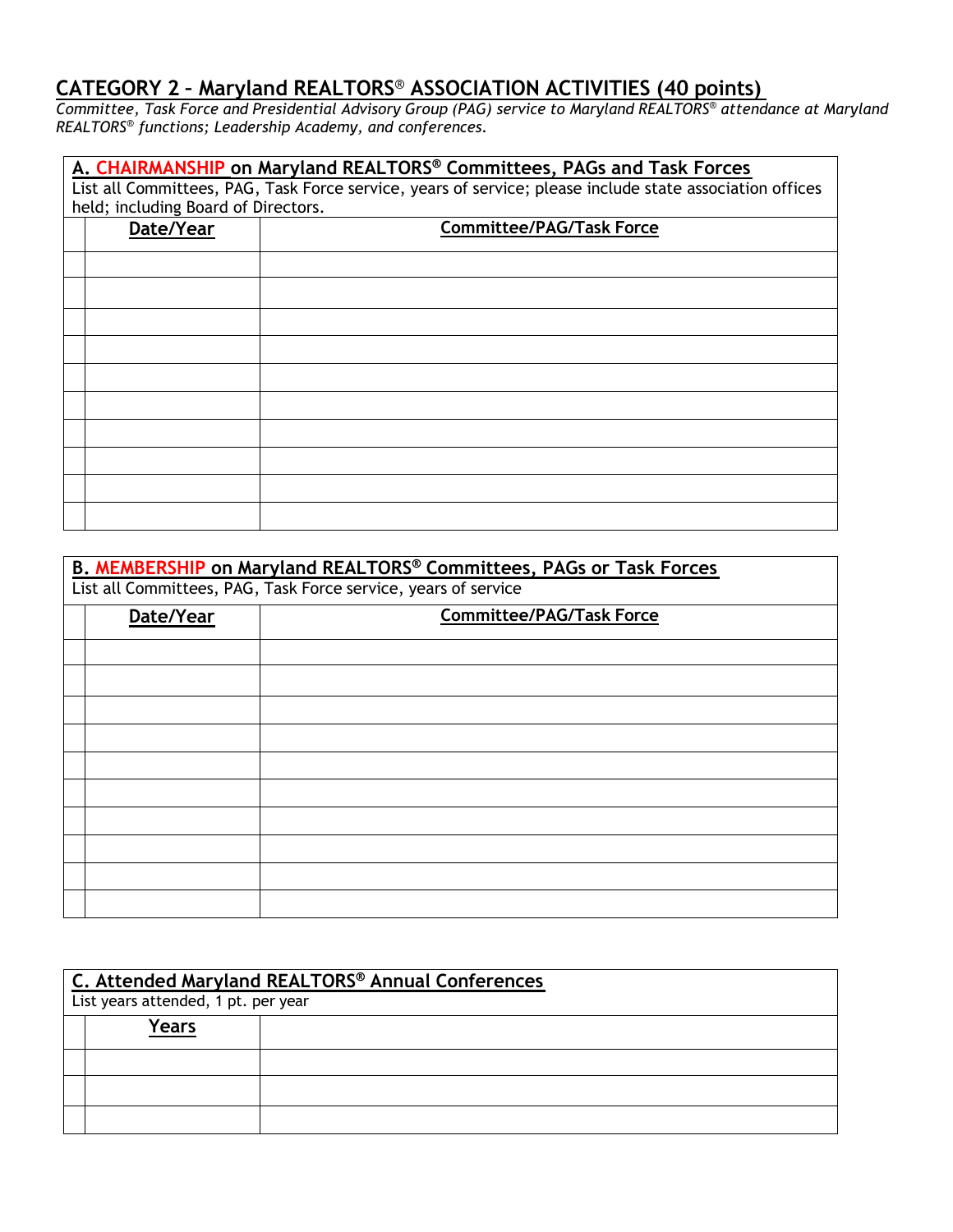#### **CATEGORY 3 – NAR ASSOCIATION ACTIVITIES (20 points)**

*Committee service to the National Association of REALTORS® (NAR); attendance at NAR functions; Leadership Academy, and conventions.*

| A. CHAIRMANSHIP on NAR Committees, PAGs or Task Forces<br>List all committees, PAGs, Task Force service, years of service; please include national association<br>offices held; including Board of Directors |           |                                 |
|--------------------------------------------------------------------------------------------------------------------------------------------------------------------------------------------------------------|-----------|---------------------------------|
|                                                                                                                                                                                                              | Date/Year | <b>Committee/PAG/Task Force</b> |
|                                                                                                                                                                                                              |           |                                 |
|                                                                                                                                                                                                              |           |                                 |
|                                                                                                                                                                                                              |           |                                 |
|                                                                                                                                                                                                              |           |                                 |
|                                                                                                                                                                                                              |           |                                 |
|                                                                                                                                                                                                              |           |                                 |
|                                                                                                                                                                                                              |           |                                 |
|                                                                                                                                                                                                              |           |                                 |
|                                                                                                                                                                                                              |           |                                 |
|                                                                                                                                                                                                              |           |                                 |

| <b>B. MEMBERSHIP on NAR Committees, PAGs and Task Forces</b>  |                                 |  |
|---------------------------------------------------------------|---------------------------------|--|
| List all committees, PAG, Task Force service and years served |                                 |  |
| Date/Year                                                     | <b>Committee/PAG/Task Force</b> |  |
|                                                               |                                 |  |
|                                                               |                                 |  |
|                                                               |                                 |  |
|                                                               |                                 |  |
|                                                               |                                 |  |
|                                                               |                                 |  |
|                                                               |                                 |  |
|                                                               |                                 |  |
|                                                               |                                 |  |
|                                                               |                                 |  |
|                                                               |                                 |  |

| C. NAR Legislative Meetings & Trade EXPO (Formerly Mid-Year Meetings) and Conventions |       |  |
|---------------------------------------------------------------------------------------|-------|--|
| List years attended, 1 pt. per year                                                   |       |  |
|                                                                                       |       |  |
|                                                                                       | Years |  |
|                                                                                       |       |  |
|                                                                                       |       |  |
|                                                                                       |       |  |
|                                                                                       |       |  |
|                                                                                       |       |  |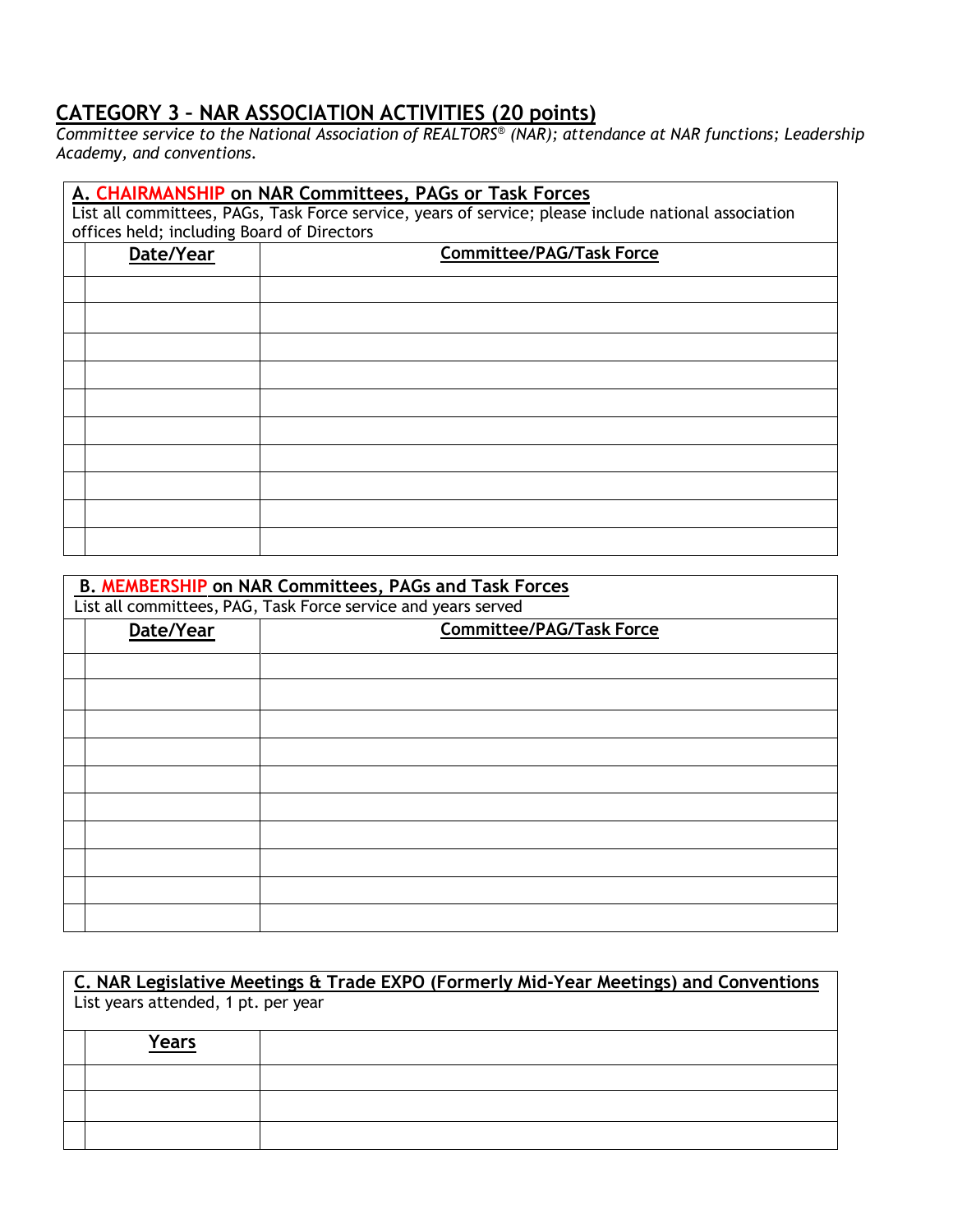# **CATEGORY 4 - RPAC (5 points)**

*Contributor and year/s contributed to RPAC*

| In the box below, please put a check mark under investor or major investor next to the years you<br>contributed. |             |                 |
|------------------------------------------------------------------------------------------------------------------|-------------|-----------------|
| <b>Major Investor</b><br>Investor                                                                                |             |                 |
|                                                                                                                  | $(51,000+)$ | (Under \$1,000) |
| 2020                                                                                                             |             |                 |
| 2019                                                                                                             |             |                 |
| 2018                                                                                                             |             |                 |
| 2017                                                                                                             |             |                 |
| 2016                                                                                                             |             |                 |
| 2015                                                                                                             |             |                 |

# **CATEGORY 5 - CIVIC ACTIVITY (5 points)**

*Participation in civic, service clubs, charitable activities, fraternal or religious groups, etc.*

| Name specific civic and community organization/s and year/s served. Please provide a brief<br>explanation of your participation in each individual civic/charitable activity. |                                           |        |
|-------------------------------------------------------------------------------------------------------------------------------------------------------------------------------|-------------------------------------------|--------|
|                                                                                                                                                                               | <b>Civic and Community Organization/s</b> | Year/s |
|                                                                                                                                                                               |                                           |        |
|                                                                                                                                                                               |                                           |        |
|                                                                                                                                                                               |                                           |        |
|                                                                                                                                                                               |                                           |        |
|                                                                                                                                                                               |                                           |        |
|                                                                                                                                                                               |                                           |        |
|                                                                                                                                                                               |                                           |        |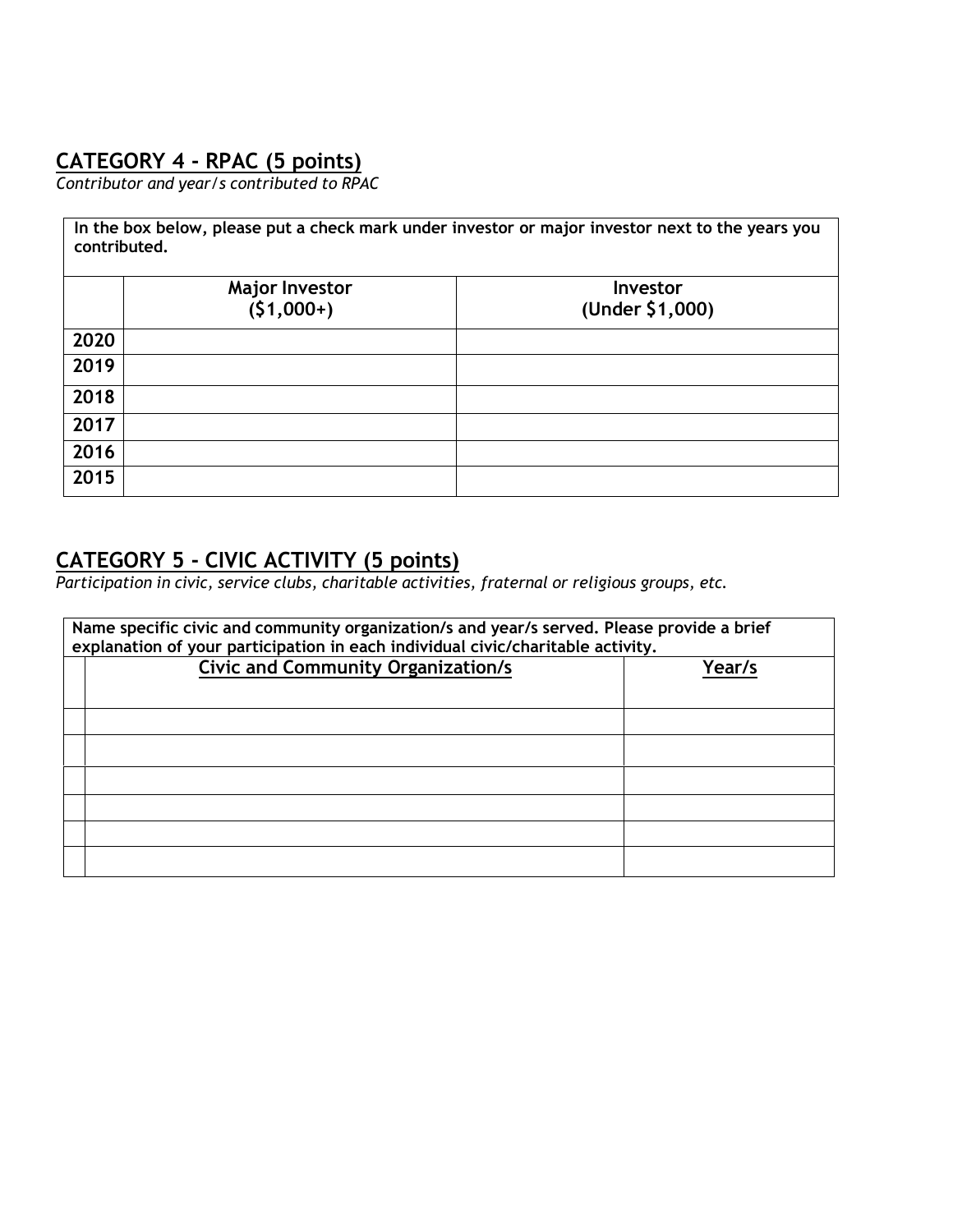### **CATEGORY 6 -- BUSINESS CONDUCT AND PRACTICES (5 points)**

*Provide specific examples of business activities implemented and awards nominee has received to enhance the REALTOR® Image.*

| Agent Awards/Accomplishments-company/board/association, sales team management<br>awards/board/association, brokerage accomplishments/awards (Does not include education) |  |  |
|--------------------------------------------------------------------------------------------------------------------------------------------------------------------------|--|--|
| AWARD/ACCOMPLISHMENT                                                                                                                                                     |  |  |
| <b>YEAR RECEIVED</b>                                                                                                                                                     |  |  |
| <b>EXPLANATION</b>                                                                                                                                                       |  |  |
|                                                                                                                                                                          |  |  |
| AWARD/ACCOMPLISHMENT                                                                                                                                                     |  |  |
| <b>YEAR RECEIVED</b>                                                                                                                                                     |  |  |
| <b>EXPLANATION</b>                                                                                                                                                       |  |  |
|                                                                                                                                                                          |  |  |
| AWARD/ACCOMPLISHMENT                                                                                                                                                     |  |  |
| YEAR RECEIVED                                                                                                                                                            |  |  |
| <b>EXPLANATION</b>                                                                                                                                                       |  |  |
|                                                                                                                                                                          |  |  |
| AWARD/ACCOMPLISHMENT                                                                                                                                                     |  |  |
| <b>YEAR RECEIVED</b>                                                                                                                                                     |  |  |
| <b>EXPLANATION</b>                                                                                                                                                       |  |  |
|                                                                                                                                                                          |  |  |
| AWARD/ACCOMPLISHMENT                                                                                                                                                     |  |  |
| <b>YEAR RECEIVED</b>                                                                                                                                                     |  |  |
| <b>EXPLANATION</b>                                                                                                                                                       |  |  |